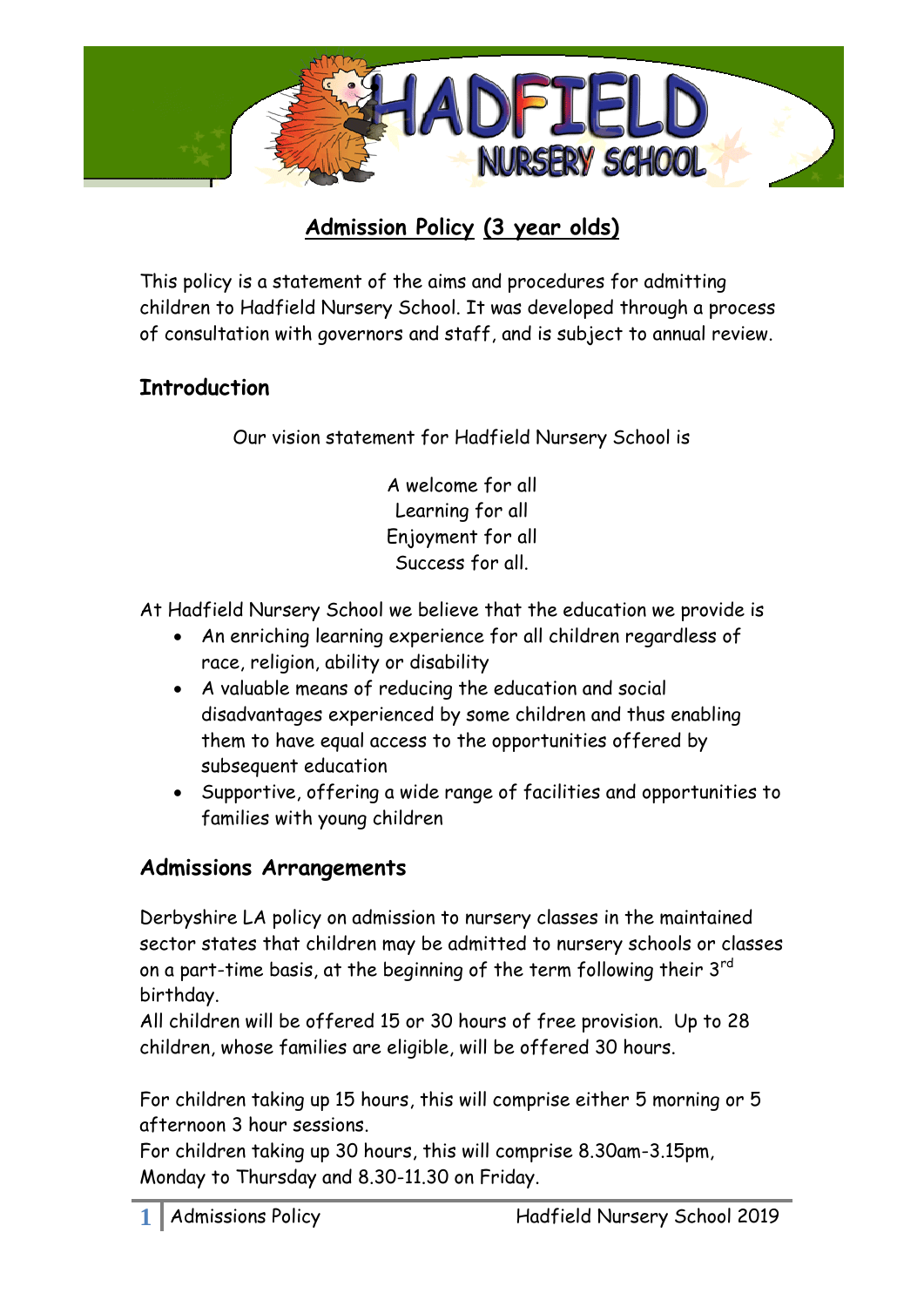## **Admission Criteria**

Hadfield Nursery School serves the town of Hadfield and surrounding villages – see map available at the Nursery School for the catchment area. Families within this area will be given priority. There are  $84 \times 15$ hour time funded places and  $28 \times 30$  hour places available. If requests for these places, exceeds the number of available places, then the following criteria will be applied within the catchment area

- 1. Children who attend our two-year old provision
- 2. Children who have a 'need' i.e.
- Children who need a child protection plan
- Children who are 'looked after' by the LA
- Children with a special educational need or disability (subject to required funding to support that child as needed)
- Children for whom a place is requested by a professional outside agency
- 3. Children who live within the normal catchment area detailed on the map (stored in nursery office) will be allocated places in DOB order.
- 4. Children who live outside the normal catchment area, but within Glossopdale will be allocated places in DOB order (eldest first).
- 5. Children who live beyond those areas will be allocated places in DOB order (eldest first).

The admission criteria are applied again for **each** admission intake (including applications which have been deferred).

Morning or afternoon places are offered to best fulfil the educational needs of the children, but where possible we endeavour to meet parental requests. In the case of a shortage of places for a particular session, we revert to the admission criteria.

Parents will have the opportunity to visit the Nursery and discuss our admission arrangements.

The full governing body is kept fully informed of numbers on roll. Any appeals against non-admission will be submitted to the Chair of the Governing Body, to be dealt with by the full Governing Body.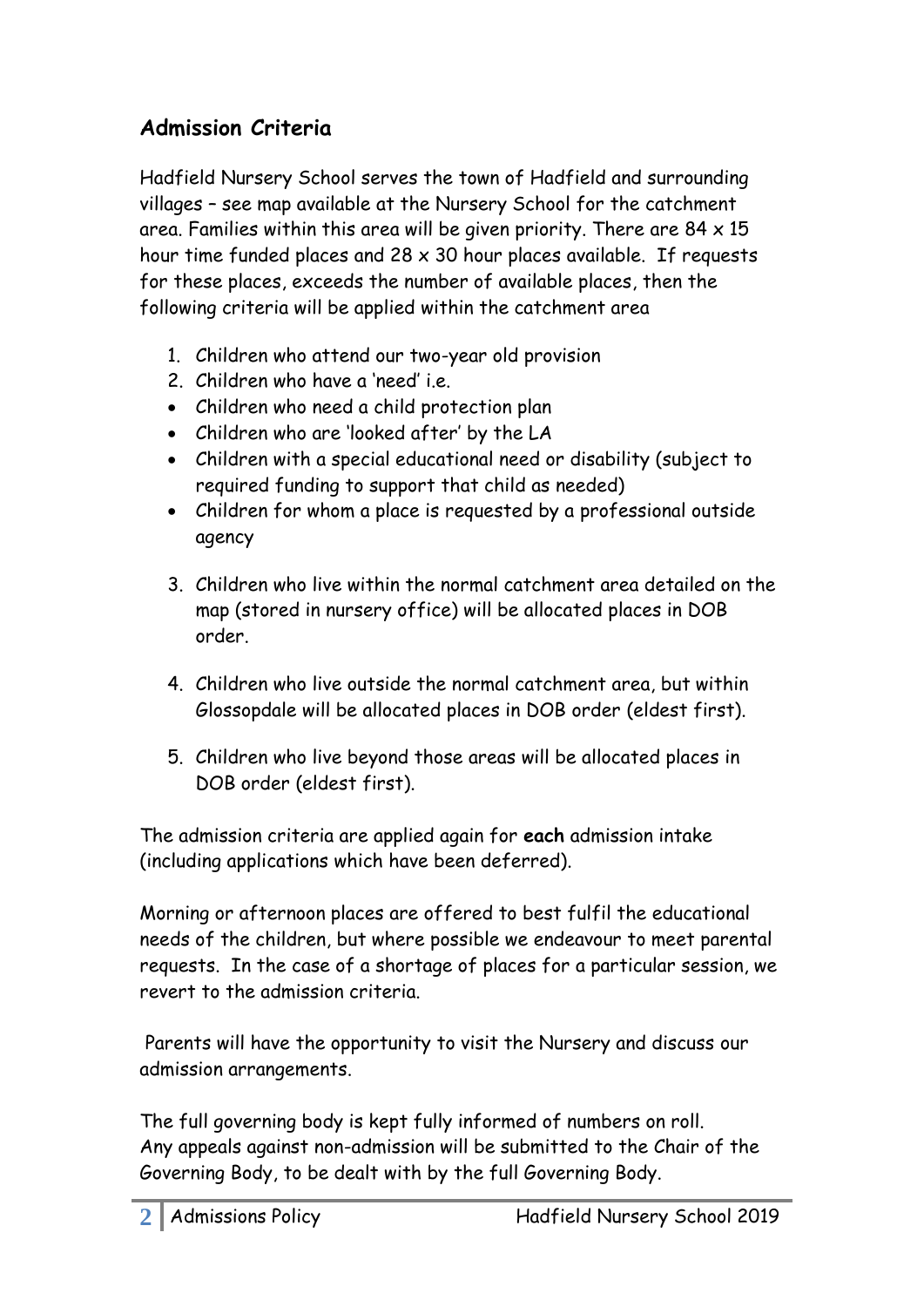If the nursery is full, families will be referred to the Children's Centre, so that they can be sign-posted to other nursery settings offering the Early Years Foundation Stage curriculum within the local area.

#### **Admission Procedure**

- 1. Places are offered. Offers for 30 hour places are subject to the validation of the 'eligibility code'.
- 2. Parents accept / defer the application/ decline the offer. (Refusal of the offer of a place at any time does not preclude subsequent application).
- 3. On acceptance of a place parents and child have the opportunity of a home visit from the key worker.
- 4. An induction session is held for new families.
- 5. The intake of new children is staggered.